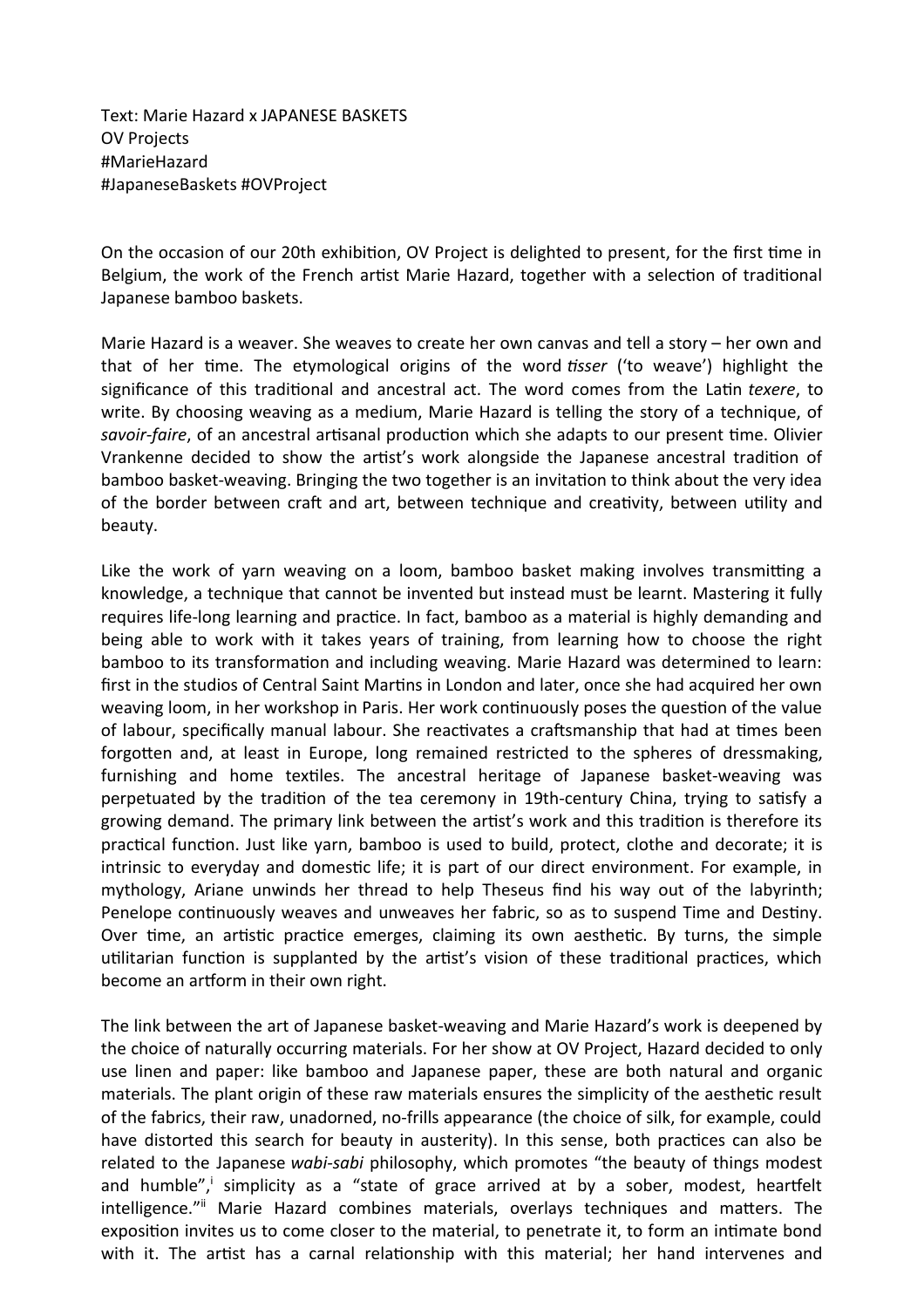transforms it directly. "The *wabi-sabi* objects are usually small and compact, discrete and turned towards the inside. They seem to be saying: come closer, make contact with us."

The very support of the work is at the heart of Hazard's reflection. Prior to choosing weaving as her preferred medium, she had been a painter. However, rather than the act of painting, she was interested in the canvas, in the painting support itself. The other side of the support fascinates the artist: the wooden stand, the linen canvas, the technical materials it is composed on. These elements are put together to create a new, hybrid support, *sui generis*. Each piece is the result of overlaying materials and colours: once the work on the loom is finished, the artist uses digital printng to introduce various colourful motfs, misshapen stripes, thin or thicker lines. "The thread reel is my starting point: it's my raw material. I start from the yarn to get to the result, to a whole." The dichotomy between the top and the botom, between the front and the back, is the cornerstone of Hazard's practice. Looking at the front side of the work, we see the artistic result - seemingly perfect, beautiful and aesthetically pleasing. In order to grasp the process, we must nevertheless pay atenton to the reverse. On the back of the weaving, we see the inner structure of the yarn. The connections and links between the threads produce a harmonic creation, to an alchemy of colours and motifs.

Like the art of Japanese baskets, Hazard's weavings maintain a cyclical relatonship to tme, which becomes a creative element in itself: the ritual of weaving and entwining gives rise to highly contemplative works. By weaving, the artist registers time, confers a lasting value on the day-to-day and pays tribute to our collective imaginary. Weaving is constructing, structuring a frame. However, the artist also makes space for chance [*hazard*], for the accidental, which remains an integral part of the creative process. As Agnes Varda said: "We are open to chance and chance brings us new things." Chance fuels Marie Hazard's work – it breaks away from the initial expectations and imposes a disruptive rhythm, a point of disorder, of imperfection, a need to let go. A mystery.

Charles Geofrion